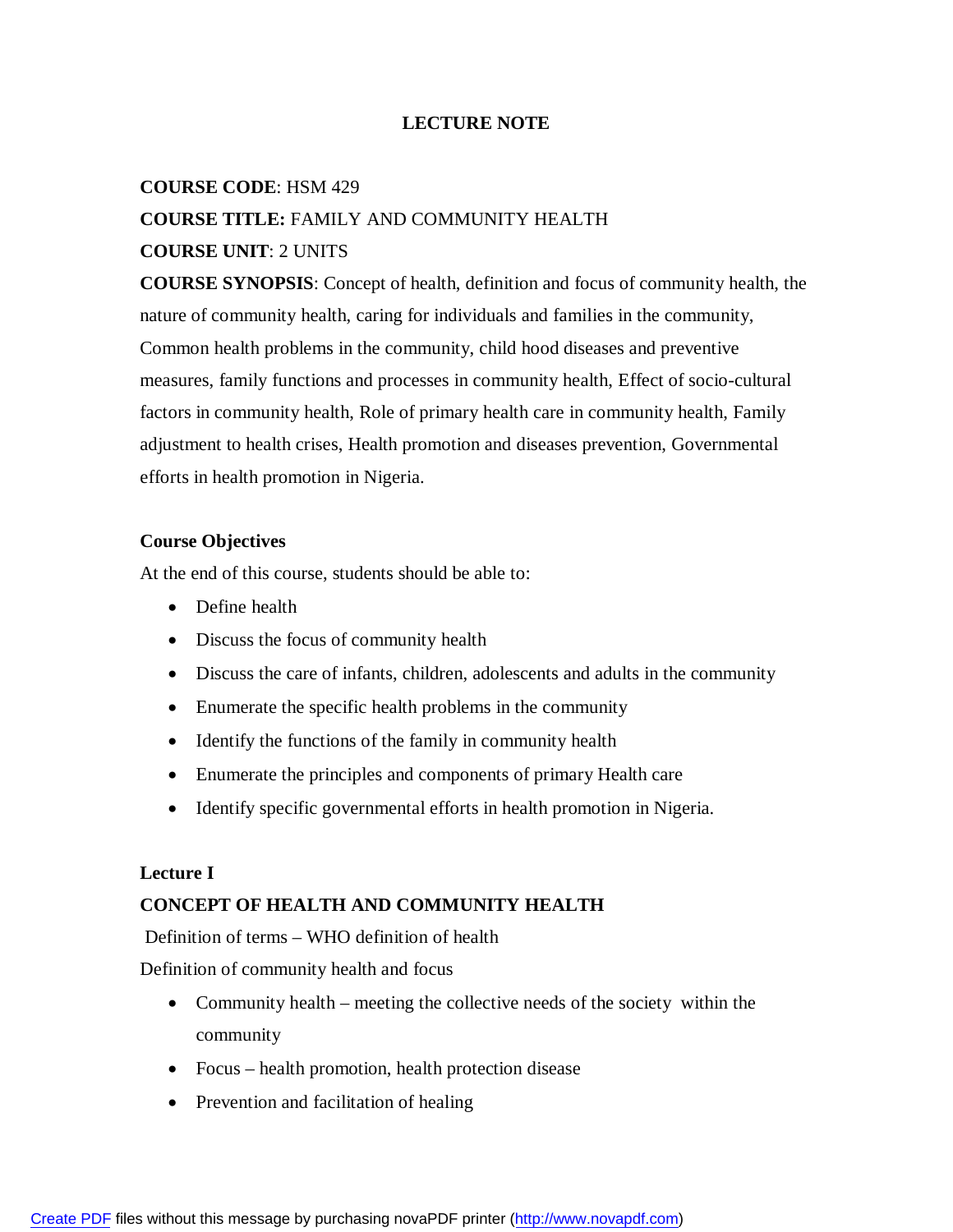Definition of family health

 Medical specialty devoted to comprehensive health care to people of all ages in the family

Nature of community health:

- Globally in the past, health care was provided within the community
- Practice involves community diagnosis
- Main objective to identify all the factors relating to health e.g. physical, biological and social factors

# **Lecture II COMMON HEALTH PROBLEMS IN THE COMMUNITY**

- 1. Health problems in children:
	- Diarrhea
	- Malnutrition resulting in (protein energy malnutrition)
	- Kwashiorkor
	- Malaria
	- Convulsion
	- Failure to thrive
	- Infections etc
- 2. Health problems in women
	- Malaria
	- Pregnancy related problems e.g.
	- Miscarriages, abortions, anemia resulting from excessive bleeding
	- Stress induced hypertension
	- Diabetes
	- Typhoid
	- Tuberculosis
	- Cholera
	- HIV / AIDS etc.
- 3. Health problems in men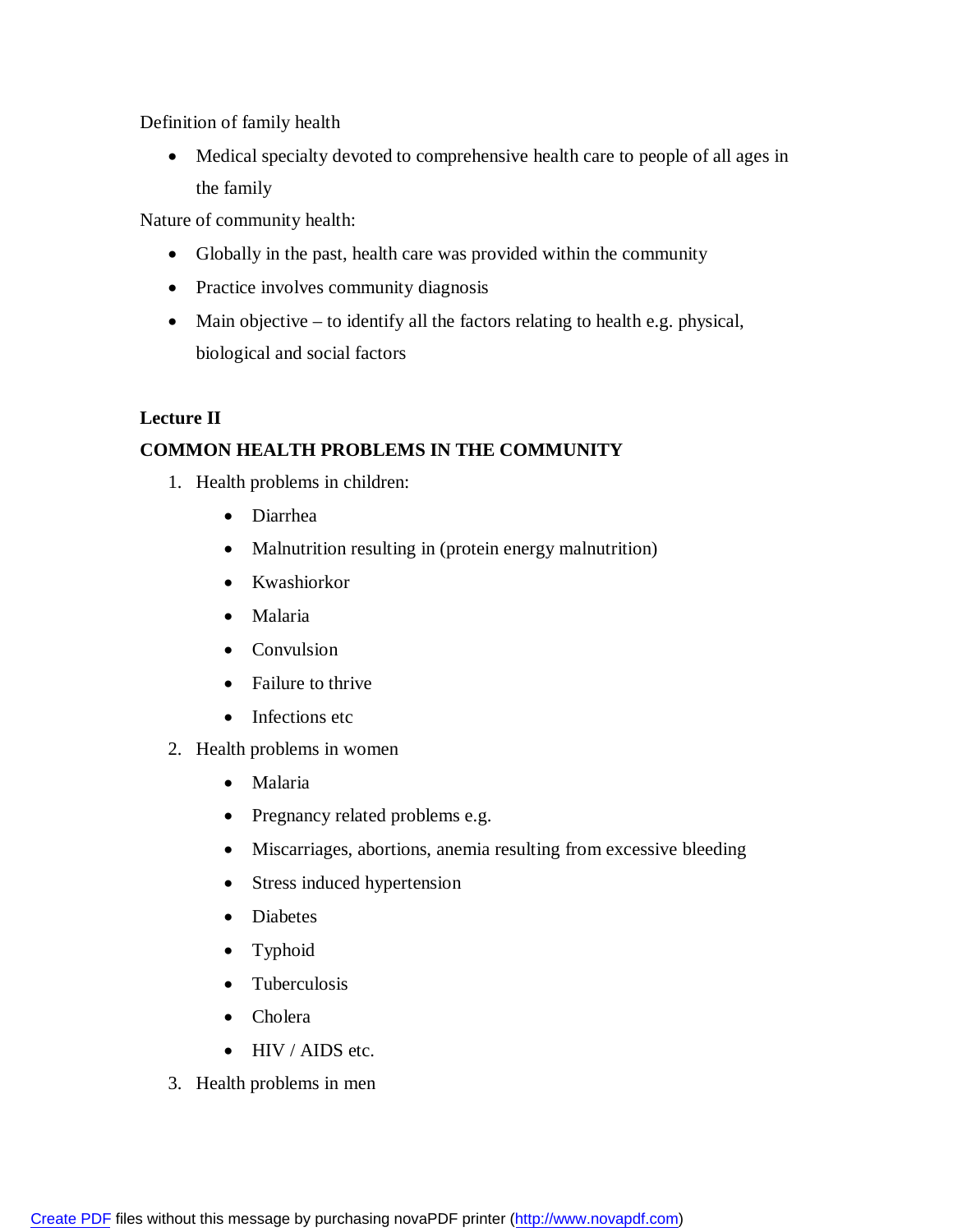Malaria, typhoid, tuberculosis, infections, drug addiction, alcohol Related problems resulting from smoking e.g. lung cancer cholera etc

- 4. Implications of health problems on the family
- Poverty high mortality rate
- Family instability loss of job
- Family separation / divorce etc

## **Lecture III**

## **CHILDHOOD DISEASES**

Six major childhood diseases include

- Measles
- Tuberculosis
- Poliomyelitis
- Pertussis (whooping cough)
- Diphtheria
- Tetanus
	- 1. Measles acute communicable disease caused by measles virus. Incubation period about 10 days, many vary from  $8 - 14$  days Signs & Symptoms: Running nose, fever, conjunctivitis, bronchitis, generalized rash, kop lick spots etc.

Complications – Diarrhea, otitis media, pneumonia, encephalitis etc Prevention – measles vaccine given at 9 months

- 2. Tuberculosis chronic infectious diseases caused by bacterium. Two major types –
	- a. Mycobacterium tuberculosis from humans
	- b. Mycobacterium bovis from cattle.

Transmission (in man) is by droplet infections from sputum of infected persons

Transmission (in cattle) by drinking raw milk

Incubation period – from time of infection to demonstrable primary lesion is about  $4 - 12$  weeks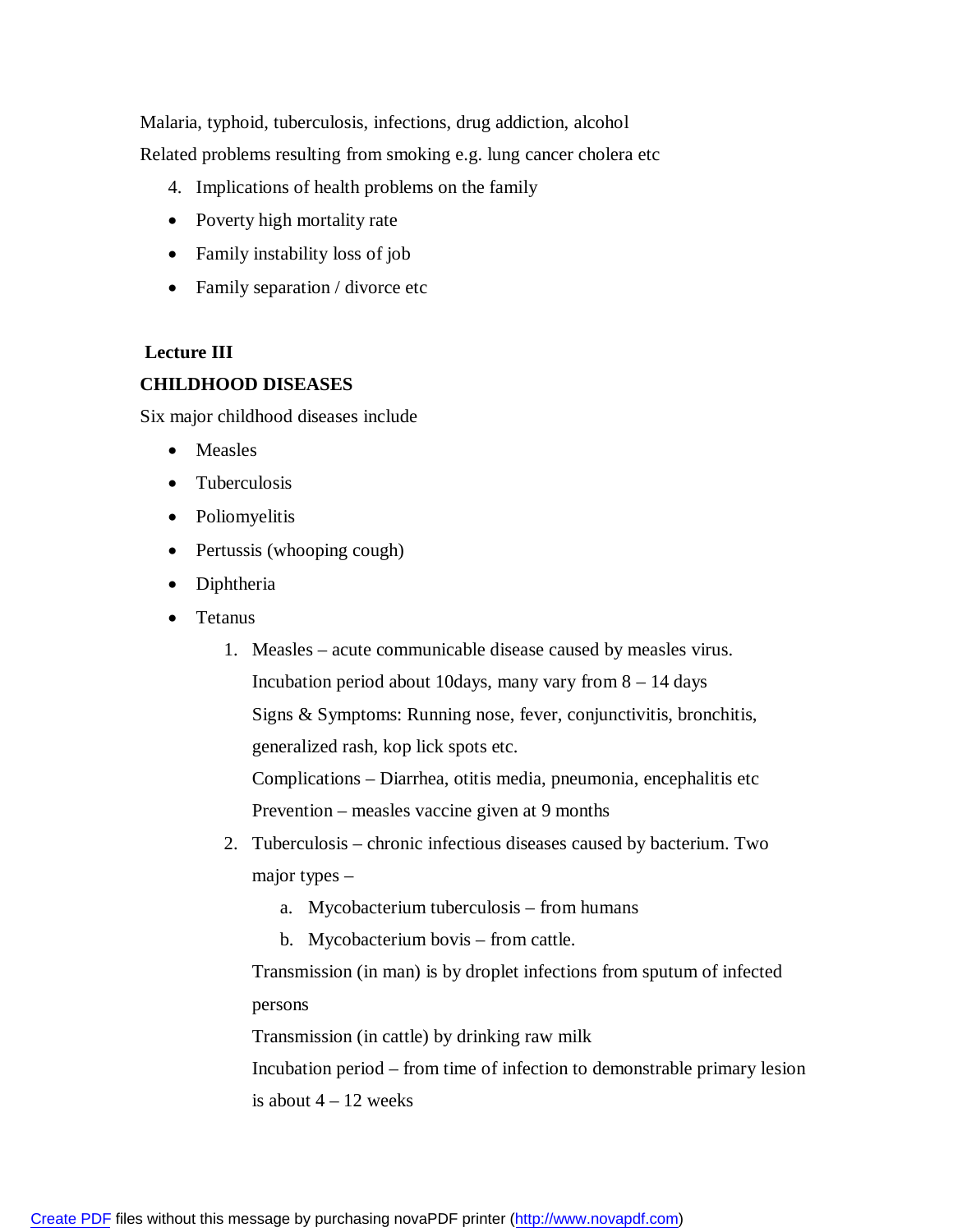Signs  $\&$  symptoms – weight loss, loss of appetite, profuse sweating at night, fever, heamoptisis (coughing out blood) is a late sign. Prevention: Appropriate immunization with BCG at birth

- 3. Poliomyelitis An acute viral disease. Characteristically a disease of children. Conservative organism – Polio virus types I, II & III Transmission – feaco –oral Incubation period – between  $7 - 12$ days may range from 3-21 days Signs & Symptoms – Fever, headache, nausea, vomiting, diarrhea. In paralytic causes, may be accompanied by sudden onset of paralysis Prevention – 4 doses of oral polio vaccine. 2-3 drops. OPV -O at birth, OPV-I, OPV-2 and OPV-3 given at 6 weeks, 10 weeks and 14 weeks respectively.
- 4. Pertussis (whooping cough)

Disease of early child hood. Caused by bacteria. Transmission is by droplet spread of infected person. Incubation period 6-12 days Signs & symptoms – Catarrhal, cough, cold, sneezing, fever (1-2 weeks) followed by characterized attacks of coughs (whoops) loss of appetite, etc. Complications – bronco pneumonia and convulsions Prevention – combination with tetanus and diphtheria vaccines as triple vaccines.  $1<sup>st</sup>$  dose – given at 6 weeks, repeated at 4 weeks interval for 3 doses

#### **Lecture IV**

.

#### **A. CHILD HOOD DISEASES CONTINUED**

#### **B. CARING FOR INDIVIDUAL & COMMUNITY IN THE FAMILY**

5. Diphtheria: Acute bacteria disease affects all age group, but primarily children under 15 years

Transmission – by air borne or direct contact with discharge from the nose and the throat

Incubation period  $-2-5$  days, could be longer at times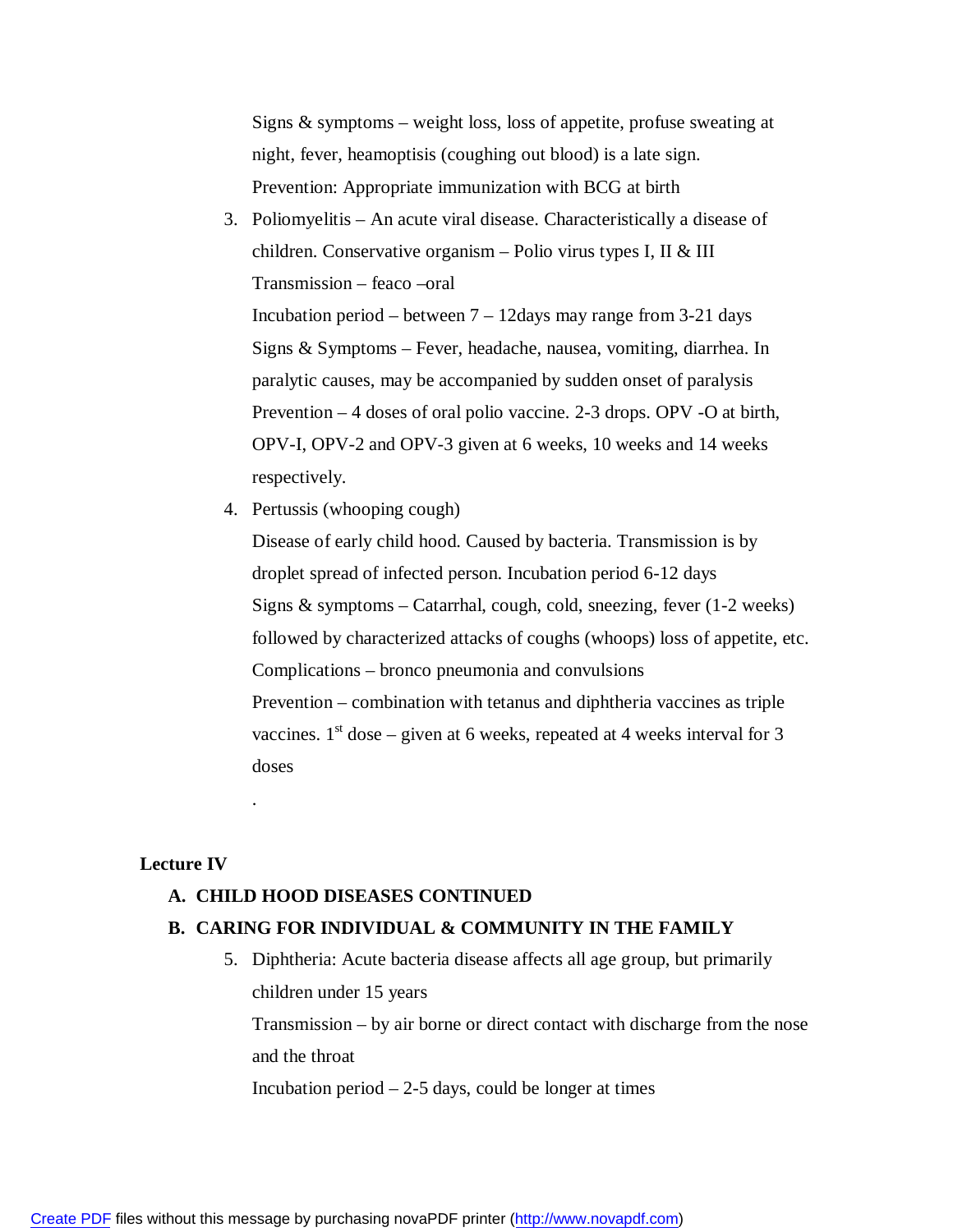Sings and symptoms – inflammation of the mucous membrane of the upper respiratory tract – throat, tonsils, pharynx.

Prevention – Diphtheria vaccine in combination with tetanus toxoid and pertesis vaccine given at 6 weeks followed by 2 booster doses 4 weekly intervals

6. Tetanus – bacteria disease. Occurrence is global, commoner in developing countries

Transmission – through contaminated wounds, new born can contact tetanus through – unhygienic instruments used in cutting umbilical cord Sings  $&$  Symptoms – In the neonate – inability to suck. In the adult – lock jaw, risus sardonicus, opisthotonus posture, difficulty in swallowing Prevention – immunization for women with child bearing age (5dozes of T. toxoid)

Children – three doses of T.toxoid in combination with diphtheria and pertissis from 6 weeks of age and 4 weeks interval

- B. Caring for individuals and families in the community
	- Importance of home visits in the process of caring
	- Through adequate nutrition for children and the entire family
	- Prevention of environmental hazards
	- Ensuring immunization for children and pregnant women
	- Health education in prevention of diseases
	- Ensuring the physical, cognitive and psychological development of the infants, children and adults in the family
	- Management of various diseases conditions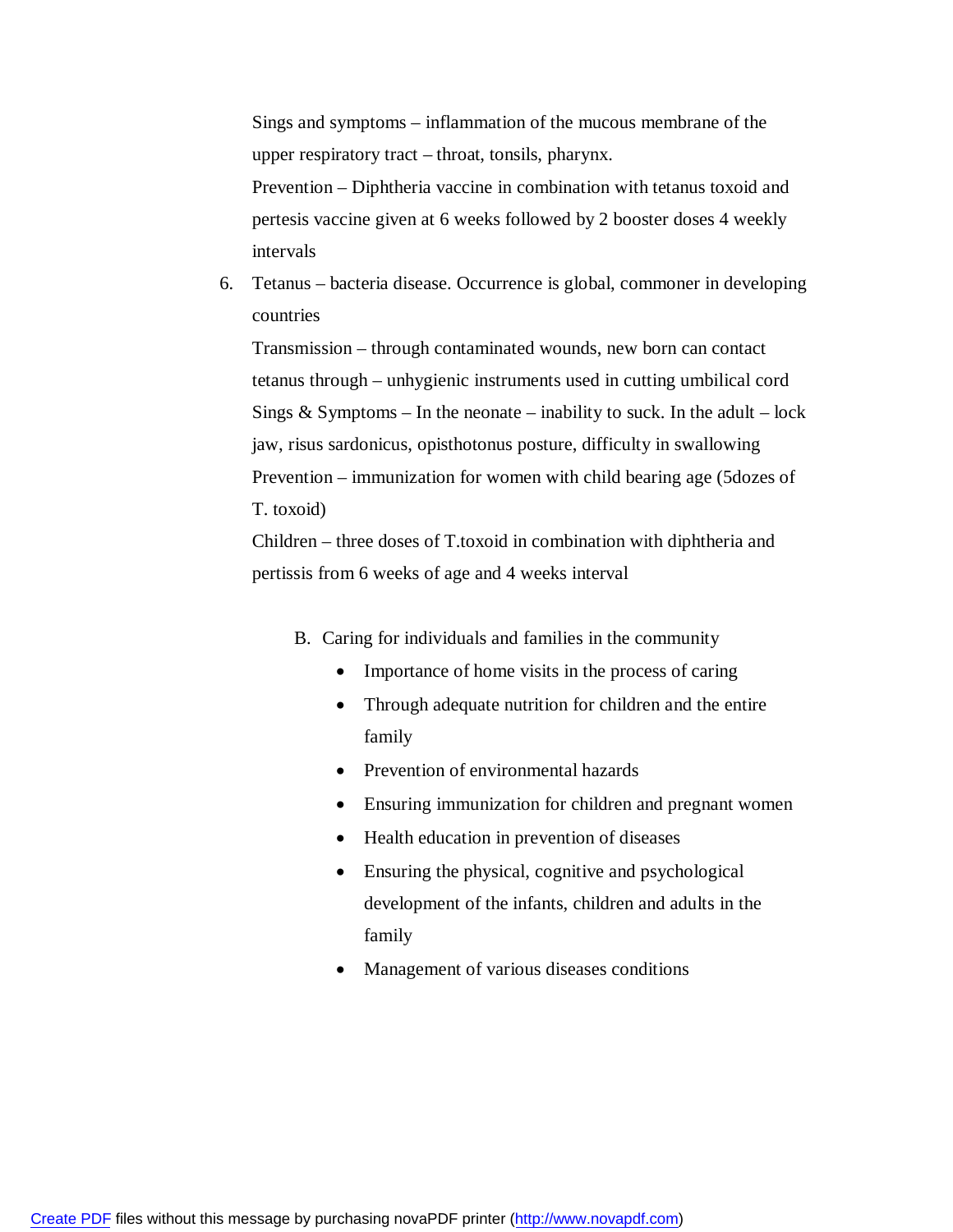## **Lecture V**

# **ROLE OF PRIMARY HEALTH CARE IN FAMILY AND COMMUNITY HEALTH**:

- i. Definition of primary Health care
- ii. Reason for primary Health care
- iii. Aims and objectives of primary Health care: there are 8 of them-
	- Creation of awareness about causes and prevention of disease causing high morbidity and mortality rate
	- Making health services accessible to every one where they work and live
	- Tackling of health problems at a cost affordable to the community
	- Involvement of the community in the planning and implementation of health programmes
- iv. Principle of primary health care:

There are six principles namely –

Esseliality, availability and accessibility, equity and affordability, use of appropriate technology, acceptability and sustainability, community participation and involvement, intersect oral collaboration

v. Components of primary Health care

There are 10 components –

- Information, education and communication and health promotion
- Food and nutrition
- Maternal and child health including family planning
- Environmental health
- The national immunization programme
- Prevention and control of locally endemic disease
- Provision of essential drugs
- Appropriate treatment of common diseases and injuries
- Mental health
- Dental health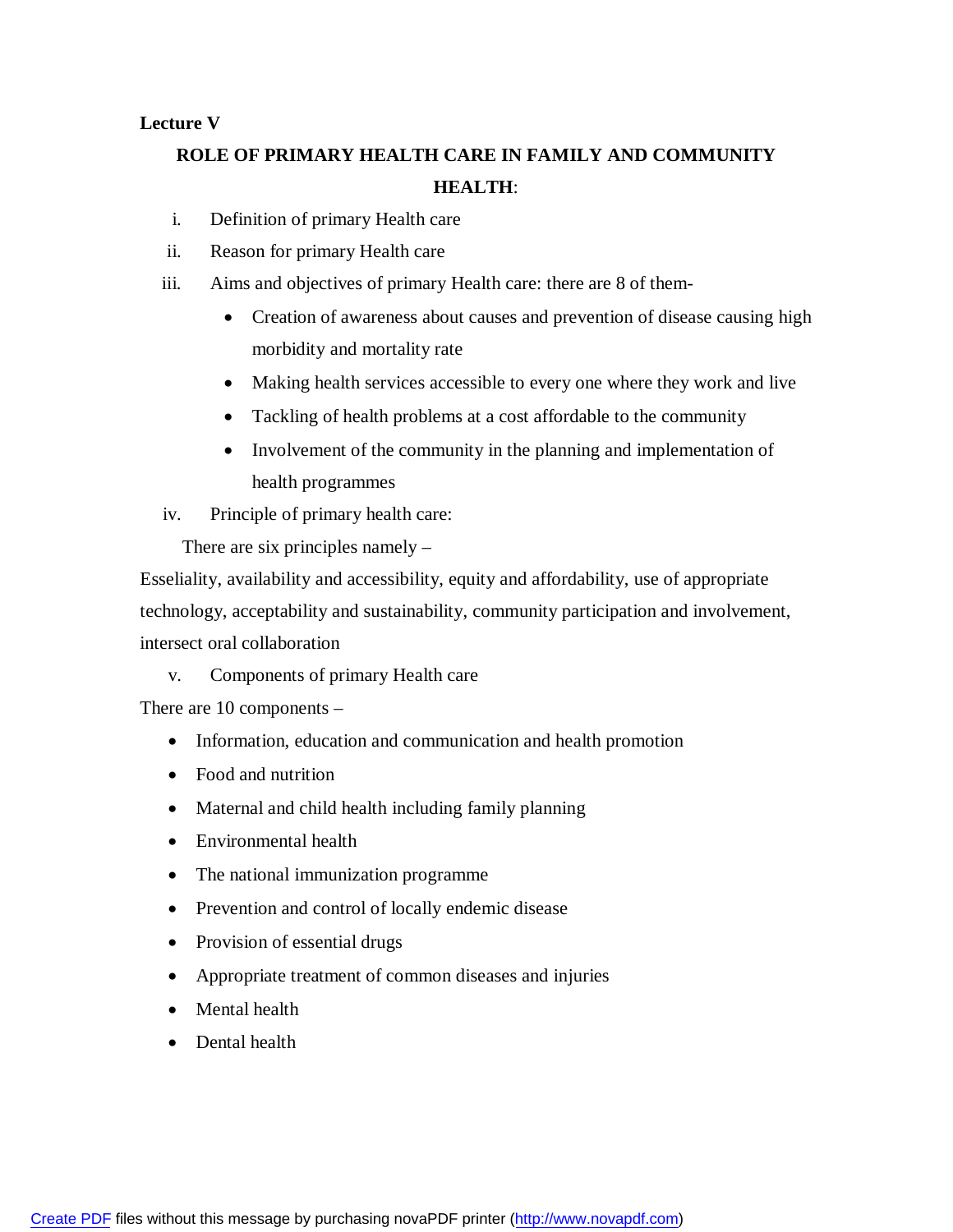## **Lecture VI**

# **SOCIO – CULTURAL FACTORS AND THE HEALTH OF THE FAMILY**

Culture – refers to all the values, practices, materials and beliefs of a group of people. Examples of people's culture – type of food, pattern of housing dressing, religion, education etc.

Types of taboos & beliefs

Taboos and beliefs prevent eating of certain foods by pregnant women and children  $-e.g.$ meats forbidden for children (so they would not steal later in life) snails forbidden for pregnant women (so that the child would not salivate later in life). Giving cow's urine for children convulsing, or putting the feet in fire to prevent convulsion.

Effects on health

- Malnutrition
- Susceptibility to infection and disease
- Anemia
- Stunted growth in children
- Disabilities

Role of health personnel's in promotion of health

- Health education
- Health awareness / enlightment programmes

## **Assignment**

Students will be distributed to groups and the following topics will be presented as seminars –

- 1) Governmental efforts in health promotion in Nigeria
- 2) Nutritional needs of women and children in health promotion
- 3) Family adjustment to health crises
- 4) Health hazards associated with environmental sanitation in Nigeria community.